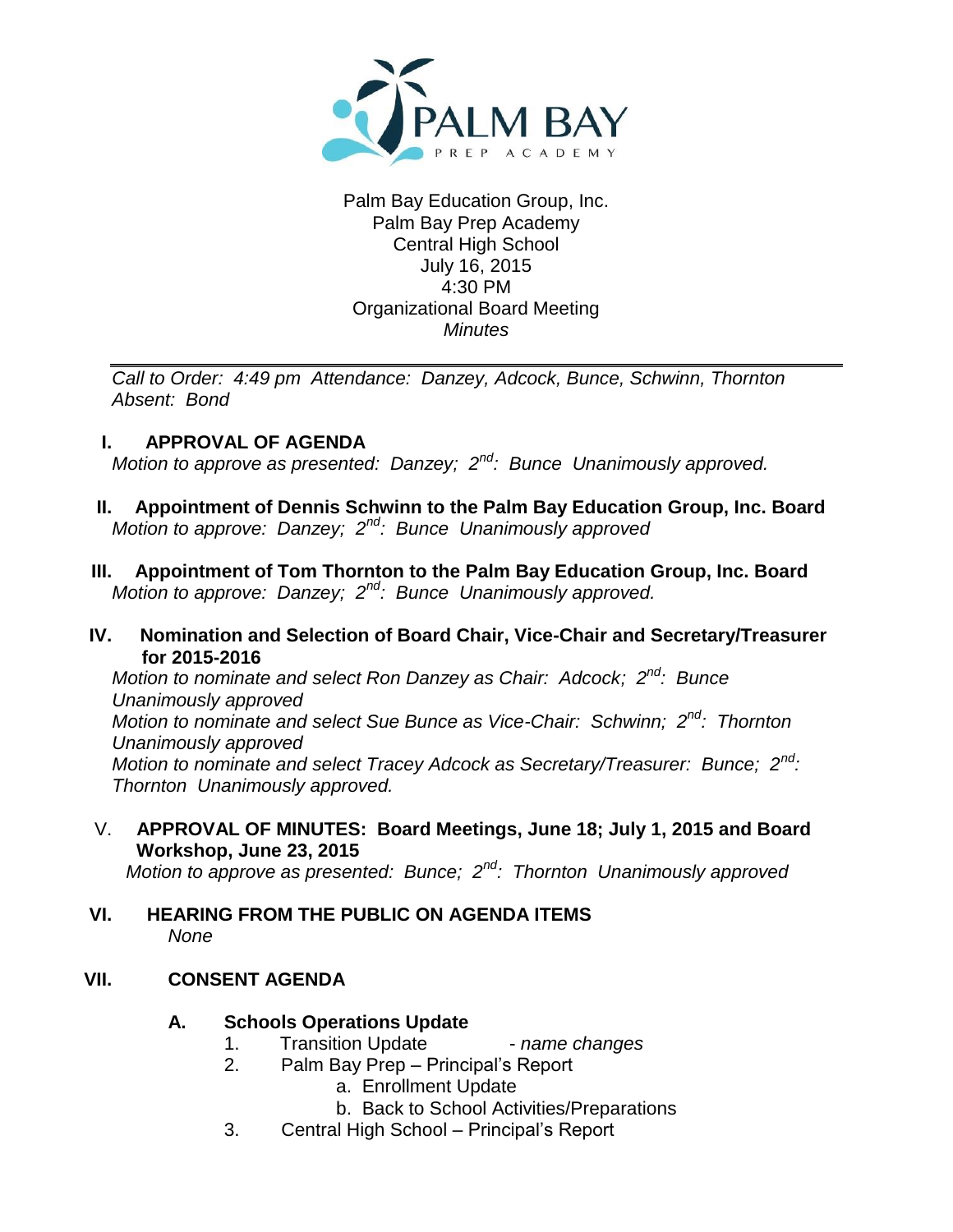

a. Enrollment Update

b. Back to School Activities/Preparations

*All items reviewed and discussed.*

# **VIII. ACTION ITEMS**

#### **1. Financial reports – Monthly Financial Review** *Motion to accept Financial reports: Schwinn; 2nd: Adcock Unanimously approved*

## **2. Removal of Board Member – Dayna Bond-Tyler** *Motion to remove Dayna Bond-Tyler from the board: Adcock; 2nd: Bunce*

*Unanimously approved.*

## **3. Select Meeting Dates and Times for 2015-2016**

*Motion to establish the following meeting dates and times for 2015-2016: Adcock; 2nd: Schwinn Unanimously approved*

*Thursday, August 13, 2015 at 5:00 pm Thursday, September 17, 2015 at 5:00 pm Thursday, October 15, 2015 at 5:00 pm Thursday, November 19, 2015 at 5:00 pm Thursday, December 17, 2015 at 5:00 pm Thursday, January 21, 2016 at 5:00 pm Thursday, February 18, 2016 at 5:00 pm Thursday, March 17, 2016 at 5:00 pm Thursday, April 21, 2016 at 5:00 pm Thursday, May 19, 2016 at 5:00 pm Thursday, June 16, 2016 at 5:00 pm*

# **4. Line of Credit from Centennial Bank**

*Motion to approve and accept the line of credit from Centennial Bank: Schwinn; 2 nd: Adcock Unanimously approved Motion to move operational accounts to Centennial Bank: Adcock; 2nd: Schwinn Unanimously approved Motion to have Executive Director and Board Chairman as signers on the accounts: Adcock; 2nd: Schwinn Unanimously approved*

### **5. Transportation/After School Program Plan**

*Motion to no longer offer transportation: Adcock; 2nd: Bunce Unanimously approved*